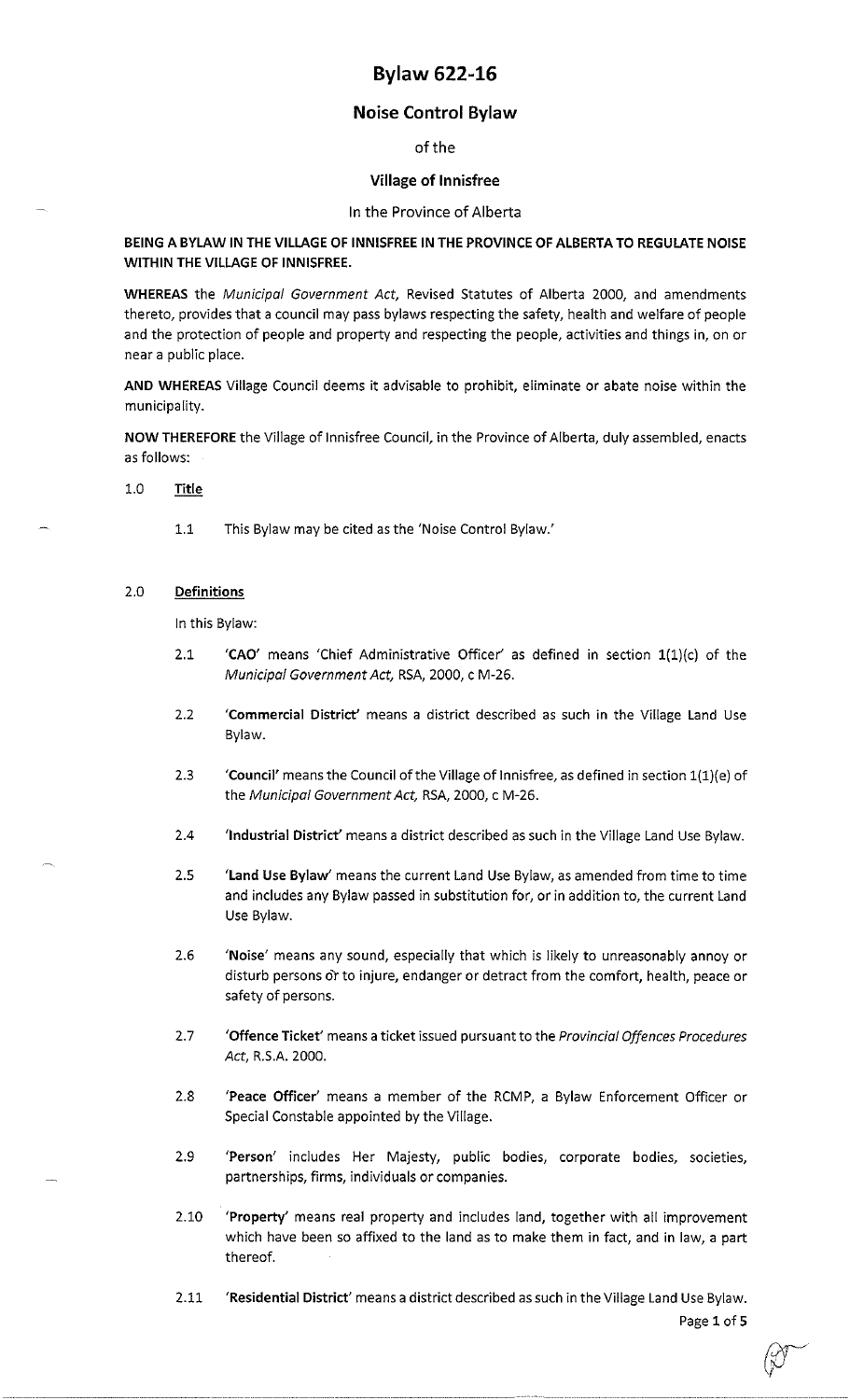- 2.12 **'Signaling Device'** means a horn, gong, bell, or other device producing audible sound for the purpose of drawing people's attention to an approaching vehicle including a bicycle.
- 2.13 **'Vehicle' or 'Motor Vehicle'** means a method of conveyance as defined in the *Traffic Safety Act* R.S.A. 2000, c.T-6, section 1(1) (ww).
- 2.14 **'Village'** means the Village of lnnisfree or the area within the corporate limits of the Village of lnnisfree, as the context may require.
- 2.15 **'Voluntary Penalty'** means a penalty specified in this Bylaw for a contravention of a provision of this Bylaw for the amount which shall be paid by a person to whom an offence ticket has been issued.
- 2.16 **'Weekday'** means any day other than Saturday, Sunday and holidays.

### 3.0 **General**

- 3.1 Except as permitted by this Bylaw, no person shall at any time cause or permit noise or vibration which disturbs the quiet, rest or comfort, or which causes annoyance or danger, to inhabitants of the Village.
- 3.2 No person being the owner, tenant or occupier of property shall allow or permit such property to be used, so that noise, which occurs on, or emanates from, disturbs or tends to disturb the quiet, peace, rest, enjoyment, or convenience of any persons within the Village.
- 3.3 No person shall own, keep or harbor any animal or bird which makes, or causes to be made, any noise which disturbs, or tends to disturb the quiet, peace rest, enjoyment or convenience of any person or persons within the Village.
- 3.4 In determining whether a noise or sound unreasonably disturbs, or is likely to disturb the quiet, rest, peace, enjoyment, comfort or convenience of any person or persons in the Village, consideration may be given but is not limited to:
	- a. Type, volume and duration of the sound;
	- b. Time of day and day of week;
	- c. Nature and use of the surrounding area, and
	- d. The nature of the activity of the persons being disturbed.
- 3.5 No person shall emit or cause or permit the emission of sound or noise resulting from an act listed below if the sound is clearly audible outside the premises from which the noise generates:
	- a. Racing of any vehicle other than in a racing event regulated by law;
	- b. The operation of a motor vehicle in such a way as the tires squeal;
	- c. The operation of a motor vehicle, engine, motor construction equipment or pneumatic device without an effective exhaust, intake-muffling device or other sound attenuation device of a type specified by the manufacturer, which is in good working order and in constant operation;
	- d. The operation of a vehicle or vehicle with a trailer resulting **in** banging, clanking, squealing or other like sounds due to improperly secured load or equipment or inadequate maintenance;
	- e. The operation of a vehicle horn or other warning device except where required or authorized by law or in accordance with good safety practises; and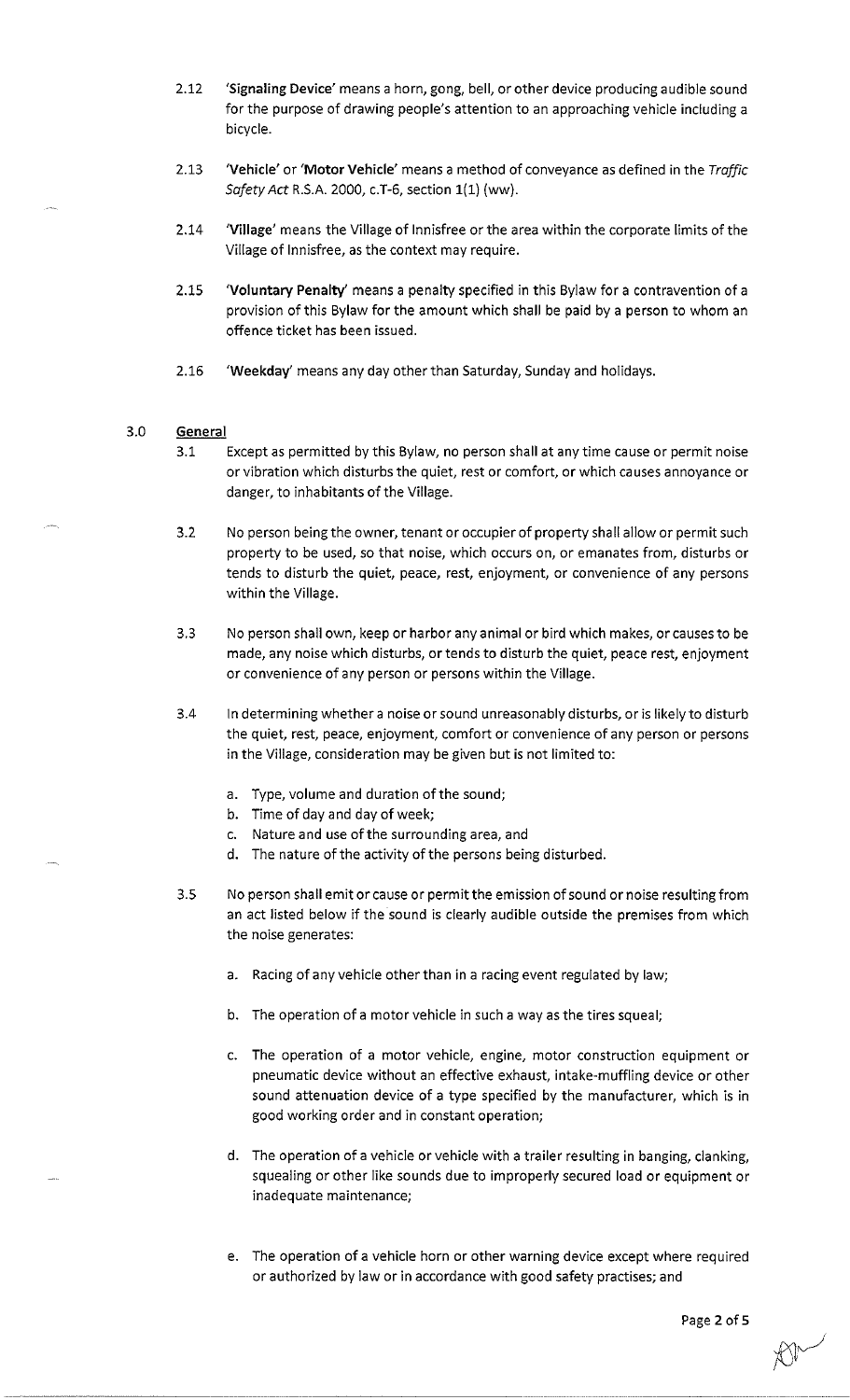- f. Use of engine retarder brakes within Village limits, including that portion of Secondary Highway 870 and Highway 16A (lnnisfree Road) that pass through the Village.
- 4.0 **Industrial Noise** 
	- 4.1 Notwithstanding any other provisions of this Bylaw and whether or not the noise resulting from there may be heard in an adjoining area which is designated other than that as an Industrial District, nothing in this Bylaw shall prevent the continual operation or carrying on of an industrial activity or performance or carrying on thereof at any time during the day or night **in** any area which is classed as an Industrial District in the Land Use Bylaw where the activity is one which:
		- a. Is a permitted use **in** the zone on which it is carried on or is a conditional use for which the required permission has been given, or
		- b. Is a non-conforming use as the same is defined in the Land Use Bylaw for the district in which the use is being carried on.
	- 4.2 In the operation or carrying on of an industrial activity **in** a zone **in** which it would be curtailed or restricted but for Section 4.1, the person operating or carrying on that activity shall make no more noise than is necessary in the normal method of performing or carrying on that activity.

#### 5.0 **Construction Noise**

- 5.1 Unless a permit for such operation is first obtained from the Village, no person shall carry on the construction of any type of structure which involves hammering, sawing or the use of any mechanical tools or equipment capable of creating sound which may be heard beyond the boundaries of the site on which the activity is being carried on in any district, other than one designated **in** the Land Use Bylaw as an Agricultural District, future Residential district or an Industrial District, after 10:00 p.m. and before 7:00 am of any day.
- 5.2 Subject to Section 5.1, unless a permit is first obtained from the Village, no person shall operate or allow to be operated:
	- a. A riveting machine
	- b. A concrete mixer
	- c. A gravel crusher
	- d. A steam shovel
	- e. A trenching machine
	- f. A drag line
	- g. An air or steam compressor, jack hammer or pneumatic drill
	- h. A tractor or bulldozer, or
	- i. Any other tool, device or machine of a noisy nature

so as to create a noise, confusion or disturbance which may be heard in a Residential building at any time on a Sunday and after 10:00 p.m. and before 7:00 a.m. of any day other than a Sunday.

#### 6.0 **Exceptions and Allowances**

- 6.1 Any person performing work of an emergency nature for the preservation or protection of life, health or property may be exempt from this Bylaw. The onus will be on the person performing the work to show that the work was of an emergency nature and may be required to obtain a permit.
- 6.2 The following entities are not subject to the provisions of this Bylaw:
	- a. a Village employee;
	- b. Natural Gas Services Contractor;
	- c. Electric Services Contractor;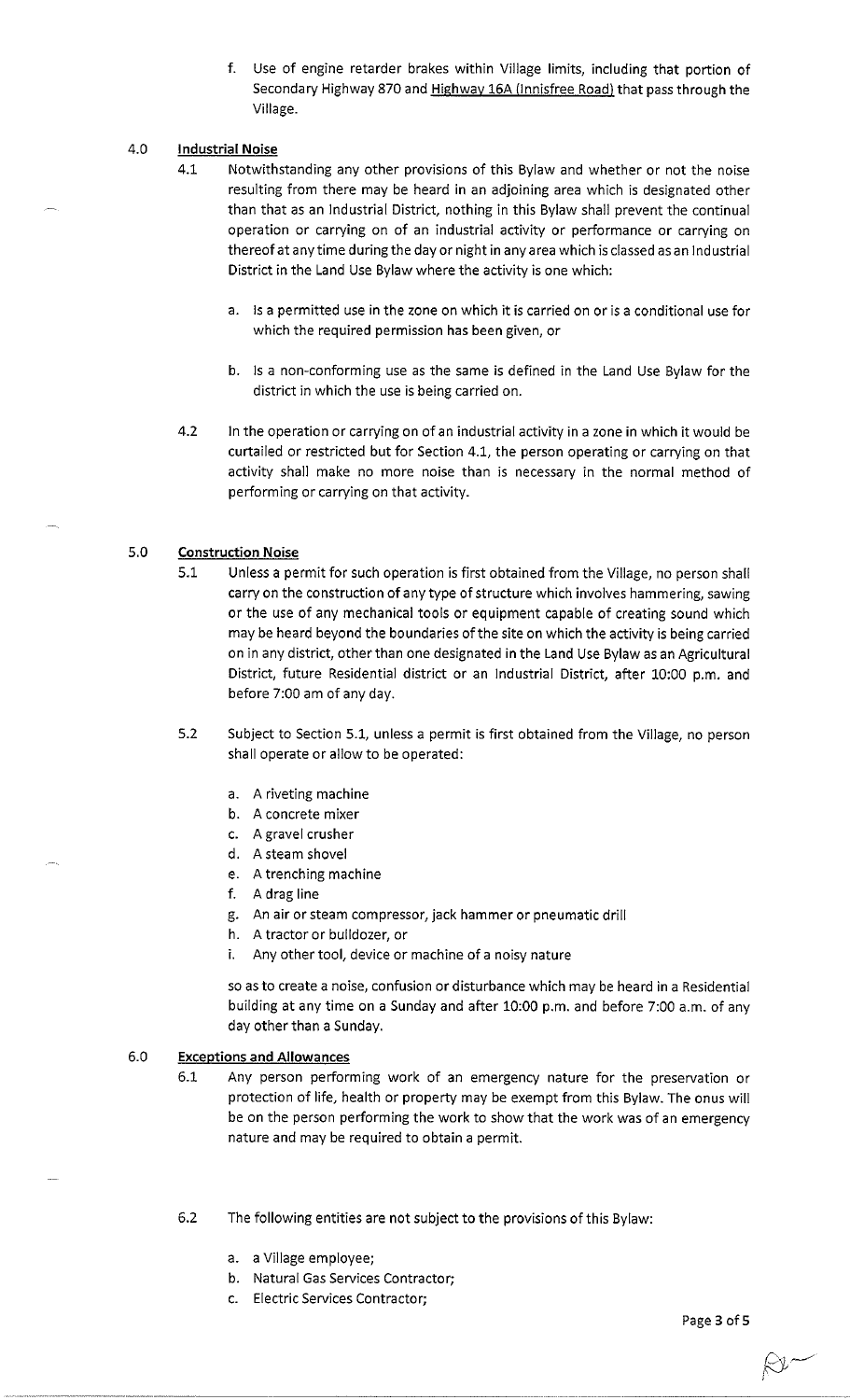- d. Telecommunications Contractor;
- e. a contractor performing specified work for the Village.
- 6.3 Where an activity within the scope of this Bylaw is deemed essential or practical, the Peace Officer or the CAO, at their discretion, may approve a permit allowing the activity. Such permit may be revoked at any time by the Village CAO.
- 6.4 Village-sanctioned activities are not subject to the provisions of this Bylaw. Such activities could include, but are not limited to, snow removal, street sweeping, cultural or recreational functions.
- 6.5 Notwithstanding section 6.3, persons engaged in snow removal or street sweeping in Land Use Districts designated commercial or Industrial may be exempt from provisions of this Bylaw.
- 6.6 Persons may operate domestic equipment including, but not limited to, lawn mowers, snow blowers, garden tillers, hedge trimmers, weed trimmers and air blowers, gas or electric if:
	- a. The equipment is properly maintained;
	- b. The equipment is operated in a normal manner for that type of equipment;
	- c. The noise is of a temporary or intermittent nature;
	- d. The noise occurs between the hours of 7:00 a.m. and 10:00 p.m. with the excepted prohibition between 9:00 p.m. on Saturday evening to 10:00 a.m. on a Sunday morning.
- 6.7 Where an activity, which is allowed by this Bylaw involves creating or making a sound which is, or may become, or creates or produces or may create or produce a disturbance or annoyance to other people, or a danger to the comfort, repose, health, peace or safety of others, a person engaging in such an activity shall do so in a manner so as to create as little sound as practicable under the circumstances.

#### 7.0 **Penalties**

- 7.1 Everyone who commits a breach of any of the provisions of this Bylaw shall be liable:
	- a. For the first offence to a voluntary penalty of One Hundred Dollars (\$100) and upon Summary Conviction, to a fine of not less than One Thousand Dollars (\$1,000) and in default of payment to a term of imprisonment of six (6) months or to both.
	- b. For a second and subsequent offence to a voluntary penalty of Two Hundred Dollars (\$200) and upon Summary Conviction, to a fine of not less than One Thousand Dollars (\$1,000) and in default of payment to a term of imprisonment of six (6) months or to both.
- 7.2 Voluntary Payment in lieu of prosecution must be made within Twenty One (21) clear days of issuance of an offence ticket.
- 7.3 Any person who is issued an offence ticket shall immediately discontinue creating such noise. If the noise carries on or is allowed to continue, a second offence ticket may be issued and so on.
- 7.4 Any Peace Officer is hereby authorized to issue a municipal violation tag, or a violation ticket, pursuant to the provisions of of the *Provincial Offences Procedures Act,* R.S.A. 2000, c. P-34 *("POPA"),* or under the provisions hereunder, in regard to this Bylaw.